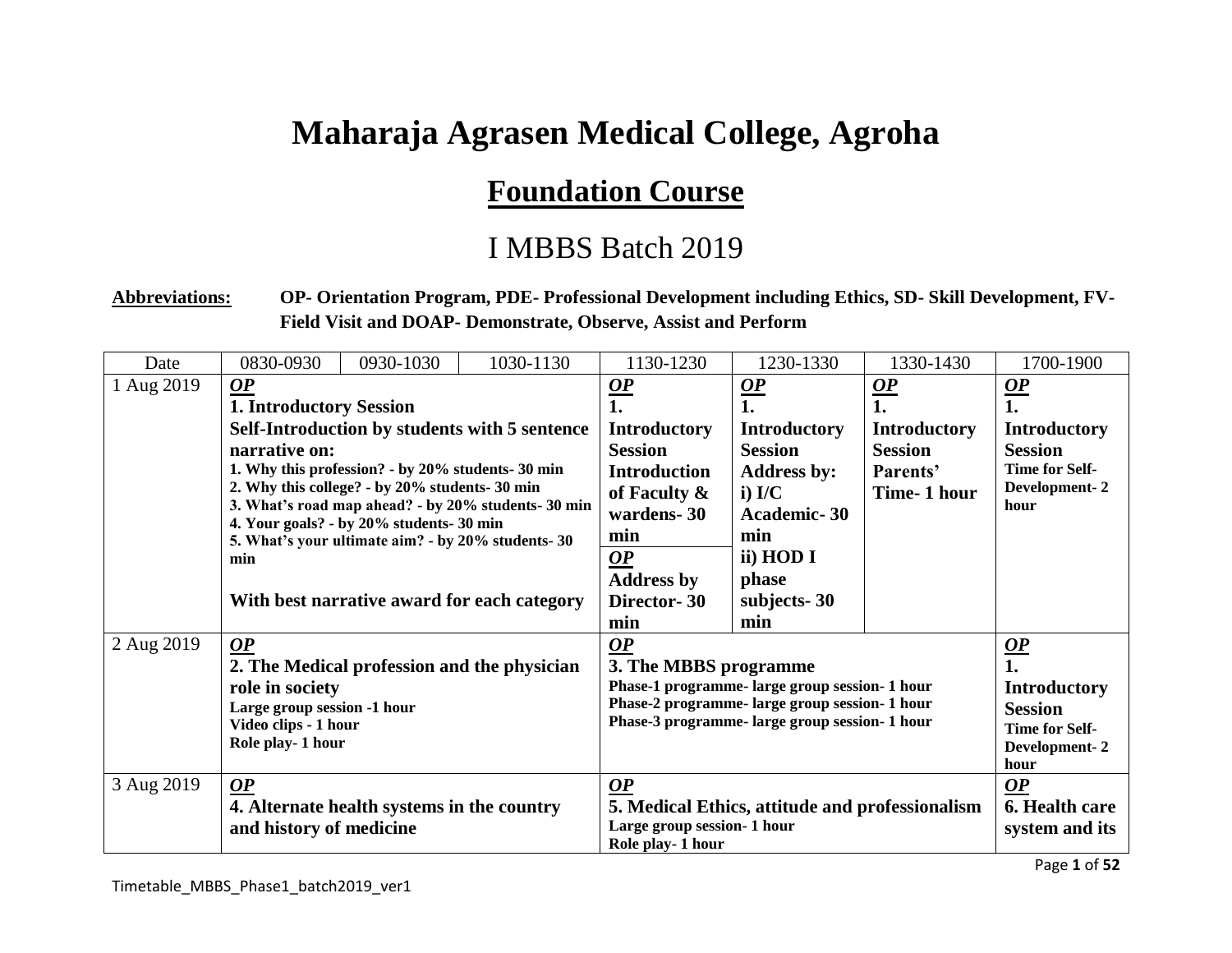|            | Large group session- 2 hour<br>Small group discussion- 1 hour                                                                                |                                                                                                                       | Group discussion- 1 hour                                                                                               |                                                                                                                           | delivery<br>Large group<br>session-1 hour<br>Hospital visit-1<br>hour        |
|------------|----------------------------------------------------------------------------------------------------------------------------------------------|-----------------------------------------------------------------------------------------------------------------------|------------------------------------------------------------------------------------------------------------------------|---------------------------------------------------------------------------------------------------------------------------|------------------------------------------------------------------------------|
| 5 Aug 2019 | Sports-1                                                                                                                                     | $\mathbf{\underline{OP}}$<br>5. Medical<br>Ethics, attitude<br>and<br>professionalism<br>Narrative writing-<br>1 hour | $\mathbf{Q}$<br>7. National health priorities and policies<br>Large group session- 2 hour<br>Narrative writing- 1 hour |                                                                                                                           | Language and<br>computer<br>skills<br>enhancement<br>program<br>$(LACSEP)-1$ |
| 6 Aug 2019 | $\overline{OP}$<br>8. Universal precautions and vaccination<br>Large group session- 1 hour<br>Video clips-1 hour<br>Hands on training-1 hour |                                                                                                                       | $\overline{OP}$<br>9. Patient safety and biohazard safety<br>Large group session- 2 hour<br>Video clipping- 1 hour     |                                                                                                                           | <b>LACSEP-2</b>                                                              |
| 7 Aug 2019 | Sports-2                                                                                                                                     | $\boldsymbol{OP}$<br>10. Principles of primary care<br>Large group session-1 hour<br>Small group discussion-1 hour    |                                                                                                                        | $\overline{OP}$<br>11. The academic ambience<br>Large group session- 1 hour<br>Narrative writing and discussion-1<br>hour | <b>LACSEP-3</b>                                                              |

| Date        | 0830-0930                             | 0930-1030                               | 1030-1130                     | 1130-1230                              | 1230-1330                                          | 1330-1430 | 1700-1900       |
|-------------|---------------------------------------|-----------------------------------------|-------------------------------|----------------------------------------|----------------------------------------------------|-----------|-----------------|
| 8 Aug 2019  | <b>PDE</b>                            |                                         |                               | $\overline{SD}$                        |                                                    |           | <b>LACSEP-4</b> |
|             |                                       | 1.1 What does it mean to be a doctor?   |                               |                                        | 1. Language development module                     |           |                 |
|             | <b>Exploratory session- 1 hour</b>    |                                         |                               | <b>Exploratory session- 1 hour</b>     |                                                    |           |                 |
|             |                                       | Facilitated panel discussion $-2$ hours |                               |                                        | Hands on training on writing skills-1 hour         |           |                 |
|             |                                       |                                         |                               |                                        | Narrative writing, reflection and feedback- 1 hour |           |                 |
| 9 Aug 2019  | Sports-3                              |                                         | <b>PDE</b>                    |                                        | FV                                                 |           | <b>LACSEP-5</b> |
|             |                                       |                                         | 1.1 What does it mean to be a |                                        | 1. Visit to Agroha village and                     |           |                 |
|             |                                       |                                         | doctor?                       |                                        | <b>its Primary Health Centre</b>                   |           |                 |
|             |                                       |                                         | <b>SDL</b>                    |                                        | <b>Guided and demonstrative tour-2</b>             |           |                 |
|             |                                       |                                         |                               |                                        | hour                                               |           |                 |
| 10 Aug 2019 | <b>FDE</b>                            |                                         |                               | <b>SD</b>                              |                                                    |           | LACSEP-6        |
|             | 1.1 What does it mean to be a doctor? |                                         |                               | 2. Inter personal relationships skills |                                                    |           |                 |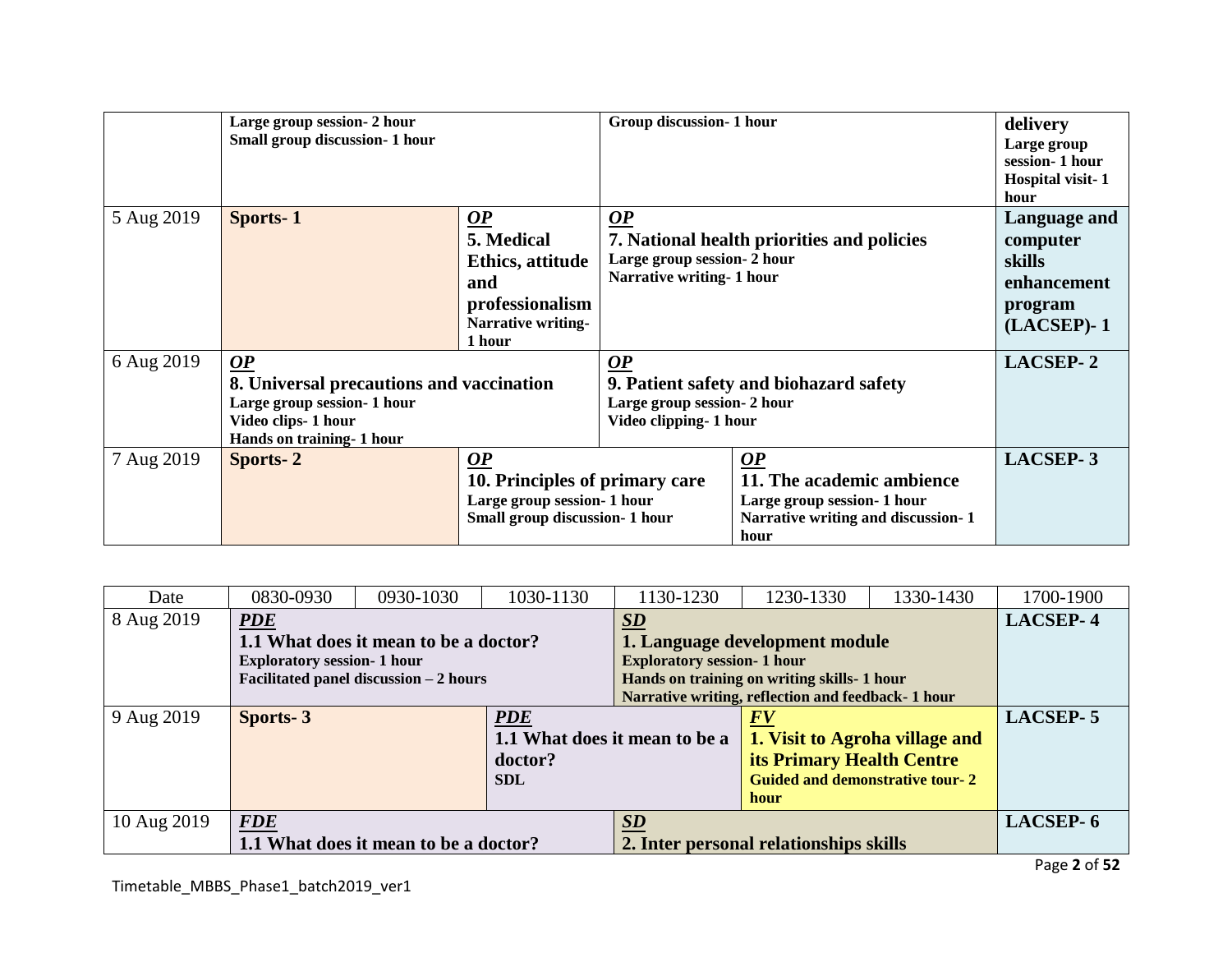|             | Introductory visit to the hospital $-2$ hours |                               | <b>Exploratory session- 1 hour</b>               |                                                |                 |
|-------------|-----------------------------------------------|-------------------------------|--------------------------------------------------|------------------------------------------------|-----------------|
|             | Discussion and closure of case - 1 hour       |                               | Movie clips- 1 hour                              |                                                |                 |
|             |                                               |                               | Role play-1 hour                                 |                                                |                 |
| 12 Aug 2019 |                                               |                               | Holiday                                          |                                                |                 |
| 13 Aug 2019 | <b>PDE</b>                                    |                               | $\mathbf{S}\mathbf{D}$                           |                                                | <b>LACSEP-7</b> |
|             | 1.2 What does it mean to be a patient?        |                               | 3. Communication skills                          |                                                |                 |
|             | <b>Exploratory session - 2 hours</b>          |                               | Movies clips-1 hour                              |                                                |                 |
|             | $SDL - 1 hour$                                |                               | Hands on training on communication skills-2 hour |                                                |                 |
| 14 Aug 2019 | $ECA-1$                                       | <b>PDE</b>                    |                                                  | $\underline{\mathbf{S}}\underline{\mathbf{D}}$ | <b>LACSEP-8</b> |
|             |                                               | 1.2 What does it mean to be a |                                                  | 4. Learning including self-                    |                 |
|             |                                               | patient?                      |                                                  | directed learning                              |                 |
|             |                                               | Hospital visit - 2 hours      |                                                  | <b>Exploratory session-1 hour</b>              |                 |
|             |                                               |                               |                                                  | <b>Small group discussion- 1 hour</b>          |                 |

| Date        | 0830-0930                           | 0930-1030                           | 1030-1130                                             | 1130-1230                                       | 1230-1330                              | 1330-1430                           | 1700-1900        |
|-------------|-------------------------------------|-------------------------------------|-------------------------------------------------------|-------------------------------------------------|----------------------------------------|-------------------------------------|------------------|
| 15 Aug 2019 |                                     |                                     |                                                       | <b>Independence Day</b>                         |                                        |                                     |                  |
| 16 Aug 2019 | <b>Sports-4</b>                     |                                     | <b>PDE</b>                                            |                                                 | $\underline{F}\underline{V}$           |                                     | LACSEP-9         |
|             |                                     |                                     | 1.2 What does it mean to be a                         |                                                 |                                        | <b>2. Visit to Community Centre</b> |                  |
|             |                                     |                                     | patient?                                              |                                                 | <b>Guided and demonstrative tour-2</b> |                                     |                  |
|             |                                     |                                     | Discussion and closure of case - 2                    |                                                 | hour                                   |                                     |                  |
|             |                                     |                                     | hours                                                 |                                                 |                                        |                                     |                  |
| 17 Aug 2019 | <b>PDE</b>                          |                                     |                                                       | $\underline{\mathbf{S}}\underline{\mathbf{D}}$  |                                        |                                     | LACSEP-10        |
|             |                                     | 1.3 The doctor-patient relationship |                                                       | 4. Learning including self directed learning    |                                        |                                     |                  |
|             | Large group session- 1 hour         |                                     |                                                       | Large group session-1 hour                      |                                        |                                     |                  |
|             | SDL-2 hours                         |                                     |                                                       | <b>Interactive discussion- 1 hour</b>           |                                        |                                     |                  |
|             |                                     |                                     |                                                       | <b>Reflection writing and discussion-1 hour</b> |                                        |                                     |                  |
| 19 Aug 2019 | Sports-5                            |                                     | PDE                                                   |                                                 | $\underline{\mathbf{SD}}$              |                                     | <b>LACSEP-11</b> |
|             | 1.3 The doctor-patient              |                                     | 5. Time management                                    |                                                 |                                        |                                     |                  |
|             | relationship                        |                                     |                                                       | <b>Group discussion-2 hour</b>                  |                                        |                                     |                  |
|             | Interactive discussions - 2 hours   |                                     |                                                       |                                                 |                                        |                                     |                  |
| 20 Aug 2019 | <b>PDE</b>                          |                                     | $\underline{\mathbf{S}}\underline{\mathbf{D}}$        |                                                 |                                        | <b>LACSEP-12</b>                    |                  |
|             | 1.3 The doctor-patient relationship |                                     | 5. Time management                                    |                                                 |                                        |                                     |                  |
|             | Discussion and closure $-2$ hours   |                                     | <b>Essay writing competition on time management-2</b> |                                                 |                                        |                                     |                  |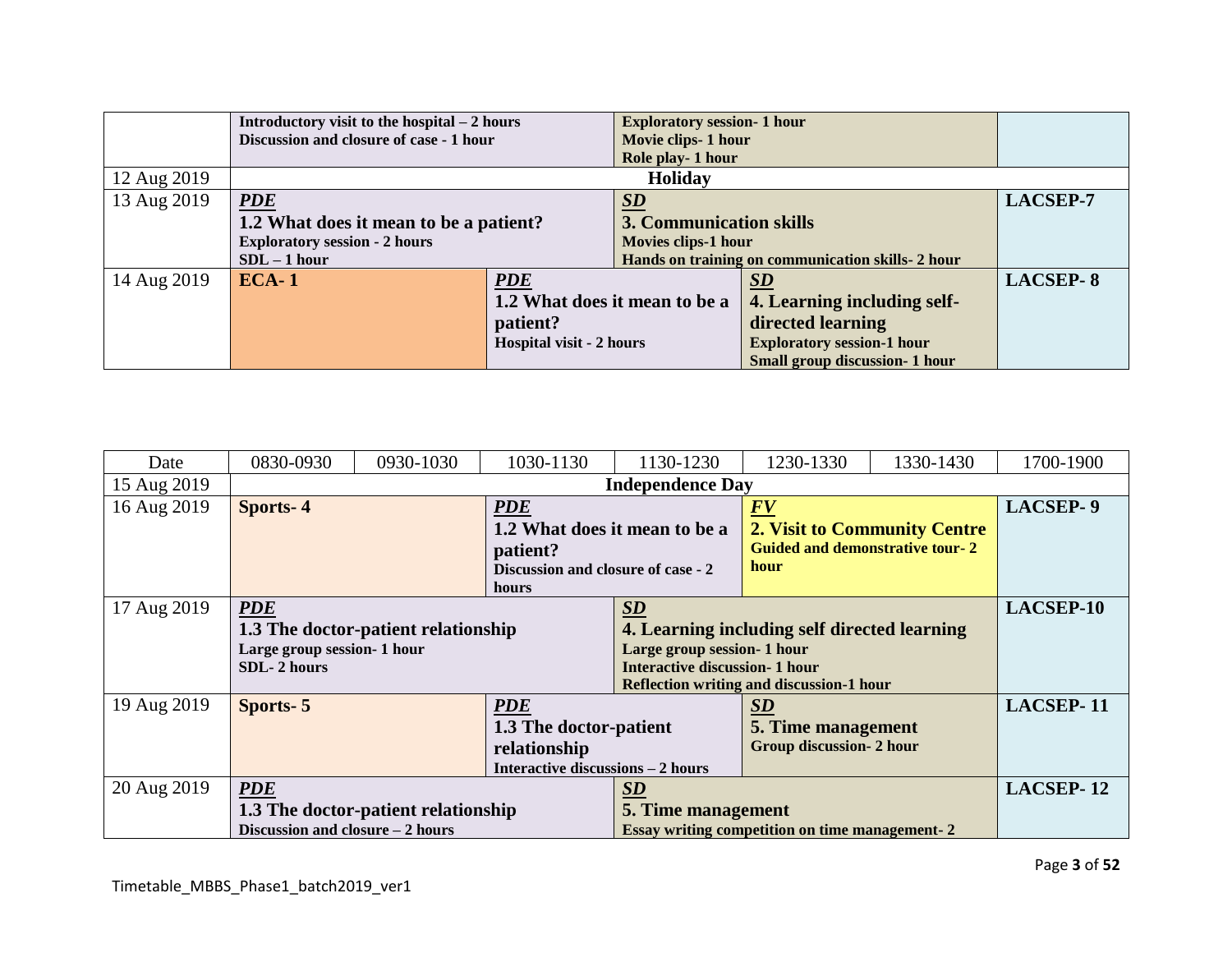|             | FA-Written critique on "empathy in patient"<br>encounters" $-1$ hour |                                                                                              | hour<br>Reflection and feedback-1 hour |                                                                                       |                  |
|-------------|----------------------------------------------------------------------|----------------------------------------------------------------------------------------------|----------------------------------------|---------------------------------------------------------------------------------------|------------------|
| 21 Aug 2019 | $ECA-2$                                                              | <b>PDE</b><br>1.4 The foundations of<br>$communication - 1$<br>Large group session - 2 hours |                                        | SD<br><b>6. Stress Management</b><br>Hand on training on stress<br>management- 2 hour | <b>LACSEP-13</b> |

| Date        | 0830-0930                         | 0930-1030                                 | 1030-1130                             | 1130-1230                                      | 1230-1330                                      | 1330-1430 | 1700-1900 |
|-------------|-----------------------------------|-------------------------------------------|---------------------------------------|------------------------------------------------|------------------------------------------------|-----------|-----------|
| 22 Aug 2019 | <b>PDE</b>                        |                                           |                                       | $\underline{\mathbf{SD}}$                      |                                                |           |           |
|             |                                   | 1.4 The foundations of communication $-1$ |                                       | <b>6. Stress Management</b>                    |                                                |           | LACSEP-14 |
|             | $SDL - 1 hour$                    |                                           |                                       |                                                | Hands on training on stress management- 2 hour |           |           |
|             | Small group discussions - 2 hours |                                           |                                       | Video clips-1 hour                             |                                                |           |           |
| 23 Aug 2019 | Sports-6                          |                                           | <b>PDE</b>                            |                                                | FV                                             |           | LACSEP-15 |
|             |                                   |                                           | <b>1.4 The foundations of</b>         |                                                | 3. Visit to Anganwadi                          |           |           |
|             |                                   |                                           | $communication - 1$                   |                                                | <b>Guided and demonstrative tour-2</b>         |           |           |
|             |                                   |                                           | Discussion and closure $-2$ hours     |                                                | hour                                           |           |           |
| 24 Aug 2019 | Holiday                           |                                           |                                       |                                                |                                                |           |           |
| 26 Aug 2019 | Sports-7<br><b>PDE</b>            |                                           |                                       | $\underline{\mathbf{S}}\underline{\mathbf{D}}$ |                                                | LACSEP-16 |           |
|             |                                   |                                           | 1.5 The cadaver as our first          |                                                | 7. Use of Information                          |           |           |
|             |                                   |                                           | teacher                               |                                                | <b>Technology</b>                              |           |           |
|             |                                   |                                           | <b>Opening session-2 hours</b>        |                                                | <b>Exploratory session- 1 hour</b>             |           |           |
|             |                                   |                                           |                                       |                                                | Video clips-1 hour                             |           |           |
| 27 Aug 2019 | <b>PDE</b>                        |                                           |                                       | $\underline{\mathbf{SD}}$                      |                                                |           | LACSEP-17 |
|             |                                   | 1.5 The cadaver as our first teacher      |                                       | <b>7. Use of Information Technology</b>        |                                                |           |           |
|             | <b>Closing session-2 hours</b>    |                                           | Hands on training on use of IT-2 hour |                                                |                                                |           |           |
|             |                                   |                                           |                                       | Feedback-1 hour                                |                                                |           |           |
| 28 Aug 2019 | <b>ECA-3</b>                      |                                           | <b>PDE</b>                            |                                                | $S\!D$                                         |           | LACSEP-18 |
|             |                                   |                                           | $1.4 - 1.5$                           |                                                | 8. First Aid                                   |           |           |
|             |                                   |                                           | FA- Reflection writing and            |                                                | DOAP-2 hour                                    |           |           |
|             |                                   |                                           | discussion-2 hours                    |                                                |                                                |           |           |

| Date        | 0830-0930    | 0930-1030 | 1030-1130 | 130-1230              | 1230-1330 | 1330-1430 | 1700-1900        |
|-------------|--------------|-----------|-----------|-----------------------|-----------|-----------|------------------|
| 29 Aug 2019 | $\sum$       |           |           | SL                    |           |           | <b>LACSEP-19</b> |
|             | 8. First Aid |           |           | 9. Basic life support |           |           |                  |